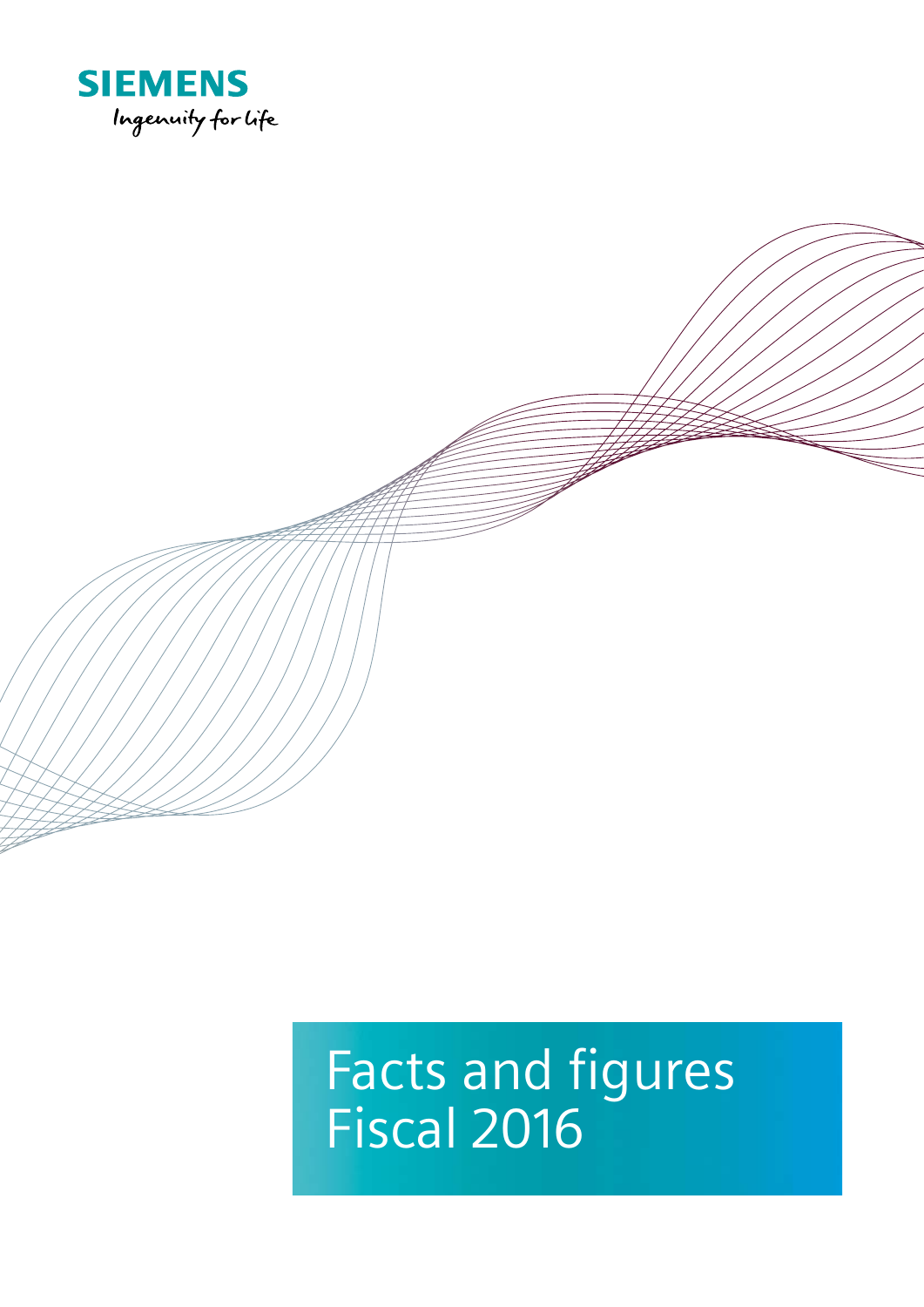

Dear Sharcholders,

Fiscal 2016 was one of the strongest in the history of our Company. Setting aside portfolio divestments, it was actually the best. Thanks to a strong team performance, we even exceeded our guidance, which we'd raised twice during the fiscal year. In the year that marks the 200thanniversary of the birth of our Company founder Werner von Siemens, we're in a very good position. And what's most important: Siemens is growing again.

## Joe Kaeser

President and Chief Executive Officer of Siemens AG

Excluding currency translation effects, orders and revenue were both up six percent. Basic earnings per share totaled €6.74. On a comparable basis – that is, excluding last year's profit on the divestment of our hearing aid business and our stake in Bosch und Siemens Hausgeräte GmbH – this figure is 30 percent above that of fiscal 2015. At 10.8 percent, the profit margin of our Industrial Business was at the upper end of its target range. On behalf of the entire Managing Board, I'd like to sincerely thank all Siemens employees for their commitment and outstanding work.

On the basis of this performance, the Managing Board is proposing to the Annual Shareholders' Meeting an increase in the dividend to €3.60. We're also allocating another €100 million to the profit sharing pool, which will enable employees to participate in the Company's success, wherever possible, by owning shares. Today, 153,000 employees are already Siemens shareholders. We're confident this figure will exceed 200,000 by 2020.

We're implementing every aspect of our "Vision 2020" strategy program. At our support functions, we've achieved the targeted savings of €1 billion faster than planned. We're seeing substantial progress in getting our underperforming businesses up to speed. In the area of project management, where we're continuously improving, we reported no negative net effects from project charges in fiscal 2016. Our mega project in Egypt, where we're significantly expanding the energy system, and the ICE 4 high-speed train, which we're building for our customer Deutsche Bahn, are just two examples of successful project execution.

Siemens is strengthening its position in the electrification, automation and digitalization market. Our digitalization strategy includes targeted acquisitions – like that of simulation software specialist CD-adapco in fiscal 2016, and the acquisition of Mentor Graphics, which we announced in the current fiscal year. Through the planned merger of Siemens Wind Power with the Spanish company Gamesa, we aim to be a leading supplier of wind turbines. As announced, we're also preparing the listing of Siemens Healthineers. We intend to turn this already great business into a fascinating one.

If you want to be successful over the long term, you have to deal with new developments in the market and in society, adapt, and sometimes even reinvent yourself. And this is what Siemens is doing. One example is next47, our startup unit, which started work in October 2016. next47 will drive disruptive innovation and provide impetus for a change in company culture.

For the current fiscal year, we've again set ambitious goals – despite the complex geopolitical environment. We're working hard and conscientiously to lead a stronger Siemens into the future.

For the Managing Board

Sincerely yours,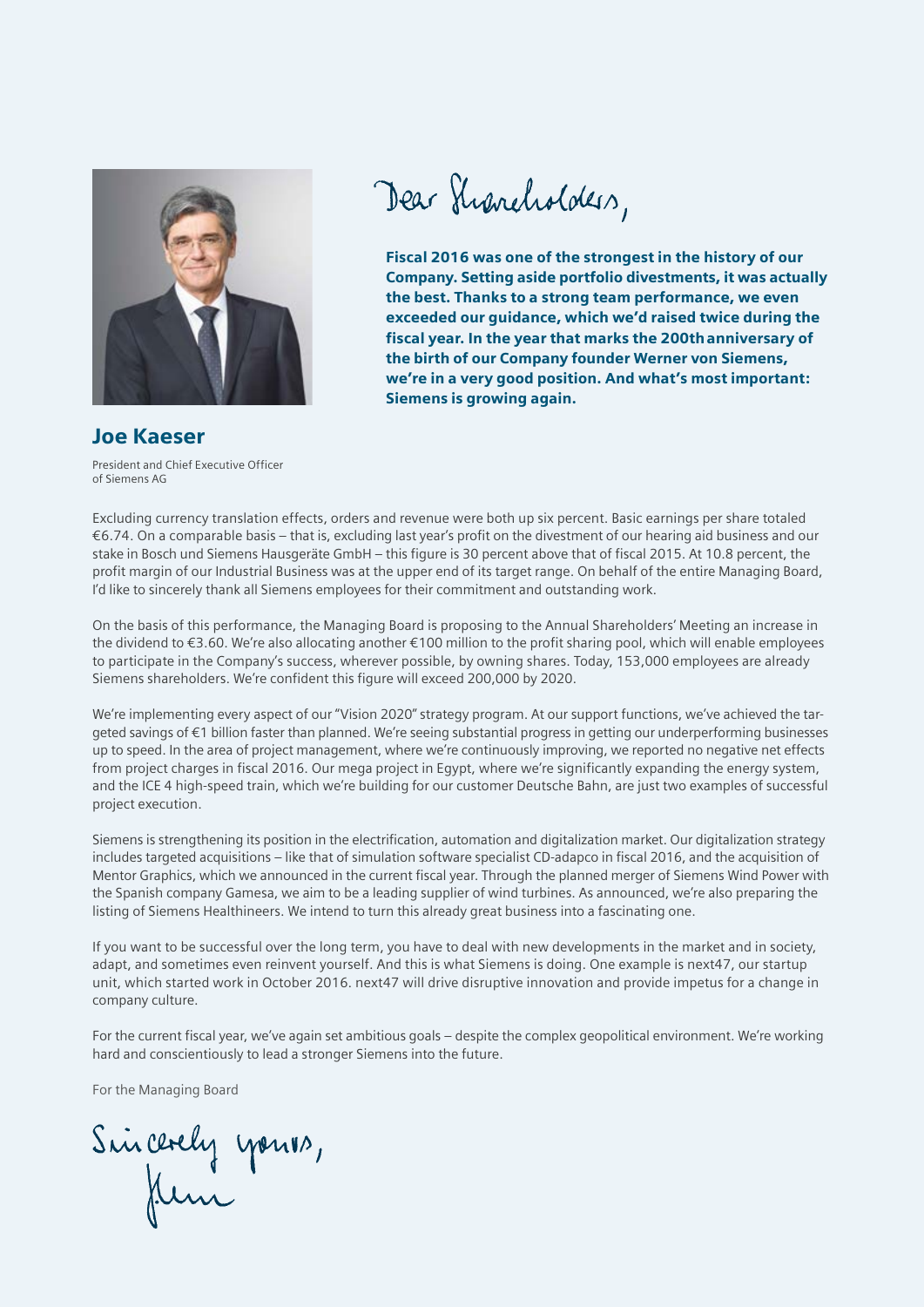

Jeal Share hedders,

In fiscal 2016, Siemens AG significantly strengthened its businesses in electrification, automation and digitalization. The Company continued to successfully pursue the path defined in its "Vision 2020" strategy program. The very solid development of our business figures – particularly net income and revenue – was especially gratifying.

## Dr. Gerhard Cromme

Chairman of the Supervisory Board of Siemens AG

During the fiscal year, the Managing Board provided the Supervisory Board with continuous updates on the Company's development in line with "Vision 2020." The Supervisory Board concerned itself with major acquisition and divestment projects, including the divestment of Siemens' stake in Unify Holdings B.V., the acquisition of the U.S.-based simulation software company CD-adapco Ltd. and the planned merger of Siemens' Wind Power business with the publicly listed Spanish company Gamesa Corporación Tecnológica, S.A. The Supervisory Board also received a report on the status of the integration of the acquired company Dresser-Rand Group Inc. and of the aeroderivative gas turbine and compressor business acquired from Rolls-Royce plc.

In addition, the Supervisory Board monitored constructively and critically the structural changes at the Process Industries and Drives Division as well as the steps taken to realign the Company's underperforming businesses. As part of the discussion of technology focuses, the Supervisory Board concerned itself, among other things, with the establishment of next47, a separate unit for startups, and with the activities and recommendations of the Siemens Technology & Innovation Council. A detailed report on further aspects of the Supervisory Board's work is available in the Siemens Annual Report.

On behalf of the Supervisory Board, I'd like to cordially thank the members of the Managing Board as well as the employees and employee representatives of Siemens AG and all Group companies for their tremendous dedication and outstanding performance in fiscal 2016. I wish them all every success for the future.

In an environment marked by uncertainties in the global economy, the Company intends to continue its successful course in fiscal 2017. The compliance crisis at Siemens began ten years ago last November. Today, we can say with pride that responsible action and integrity are once again the foundation for business success.

For the Supervisory Board

Feliard Crouwe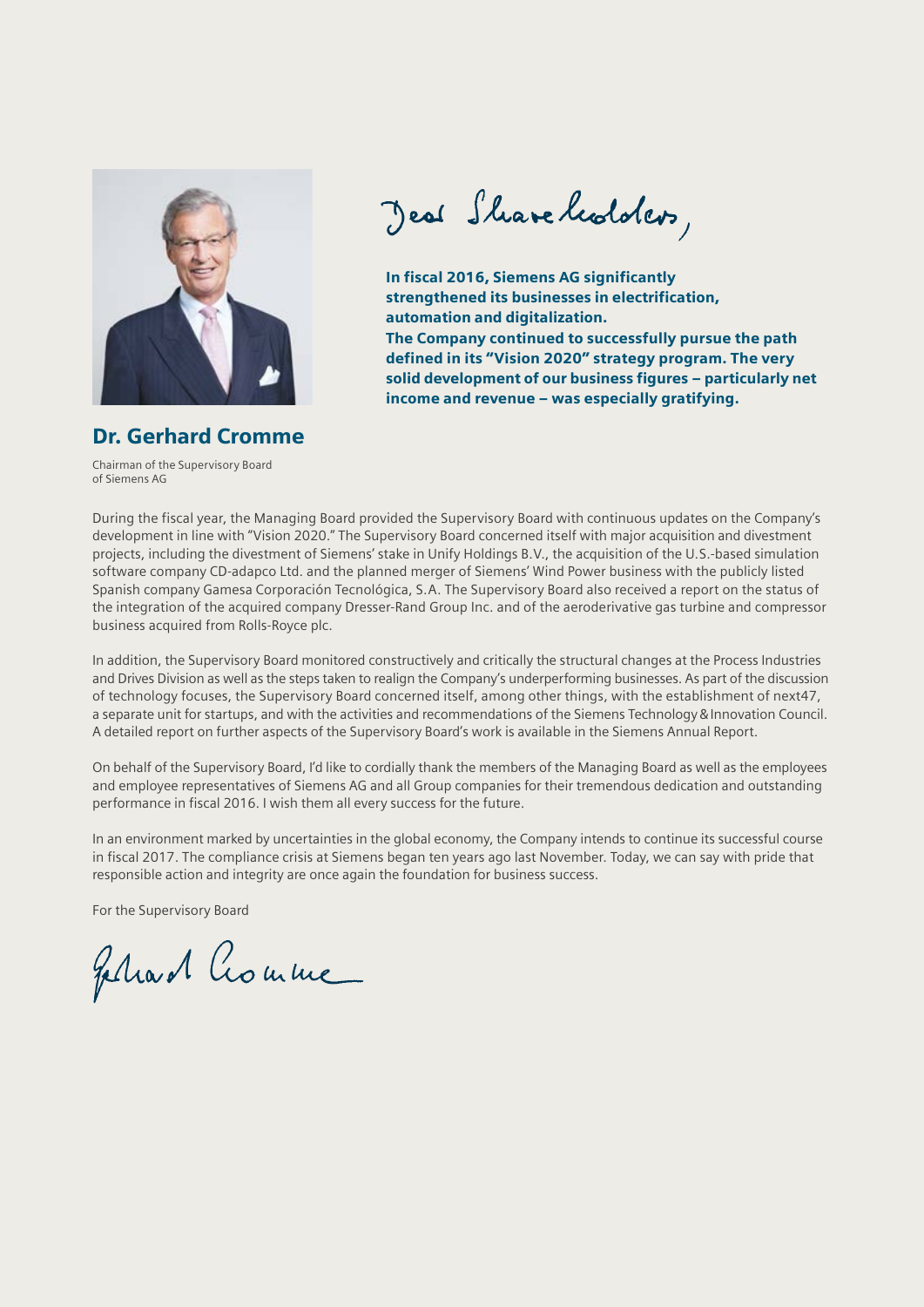## Fiscal 2016 – Financial summary

In fiscal 2016, we successfully continued implementing our "Vision 2020" concept. We made further significant steps to strengthen our business focus in electrification, automation and digitalization by acquiring CD-adapco, a U.S.-based provider of simulation software, and by signing binding agreements to merge our wind power business, including service, with Gamesa. For Process Industries and Drives we implemented measures to address the Division's structural challenges. We also made substantial progress in our ongoing initiative to improve profitability of low-margin businesses. Beginning with fiscal 2017 we founded next47, a separate unit that pools our existing startup activities to foster disruptive ideas more vigorously and accelerate the development of new technologies. Following cost savings of approximately €0.4 billion in fiscal 2015, we reduced cost by an additional €0.6 billion in fiscal 2016, thus achieving cost savings of €1.0 billion compared to fiscal 2014.

In fiscal 2016, we were particularly successful in executing on our financial target system, enabling us to twice raise our forecast for basic earnings per share (EPS) (net income) and to gain market share in most of our businesses. Despite an unfavorable economic environment and rising global uncertainties, we reached or exceeded the targets set for our primary measures for fiscal 2016. We achieved revenue growth of 6%, net of effects from currency translation, including two percentage points from portfolio effects. Net income and basic earnings per share (EPS) (net income) rose by more than a quarter compared to fiscal 2015 excluding the portfolio gains from the divestment of the hearing aid business and our stake in BSH Bosch und Siemens Hausgeräte GmbH (BSH). As forecast, Return on capital employed (ROCE) was double-digit. Our capital structure ratio was 1.0, close to our forecast.

Orders increased 5% year-over-year to €86.5 billion, for a book-to-bill ratio of 1.09, thus fulfilling our expectation for a ratio clearly above 1.0. All industrial businesses contributed to order growth except for the Mobility Division, which recorded lower volume from large orders year-over-year, and the Process Industries and Drives Division, which is suffering from weak demand in commodity-related markets. Order growth was particularly impressive in the Power and Gas and the Wind Power and Renewables Divisions. While Power and Gas recorded among others large orders for power plants in Egypt, Wind Power and Renewables won among others a number of contracts for large offshore wind-farms including service in the U.K.

Revenue rose to €79.6 billion, also up 5% compared to fiscal 2015. All our industrial businesses increased revenue year-over-year, except for the Process Industries and Drives Division. Excluding currency translation effects, overall revenue rose 6%. Our forecast was to achieve moderate revenue growth excluding currency translation effects. As expected, portfolio effects added 2 percentage points to growth. The strongest contribution to revenue growth came from the Power and Gas Division, which achieved a double-digit growth rate even after excluding positive portfolio effects, primarily related to the acquisition of Dresser-Rand at the end of the third quarter of fiscal 2015. Revenue growth at Power and Gas included strong contributions from project execution on orders from Egypt.

Industrial Business profit grew 13% to €8.7 billion. As with revenue, all industrial businesses except for Process Industries and Drives increased their profit year-over-year. Wind Power and Renewables nearly tripled its

profit compared to fiscal 2015, supported by a number of factors including successful implementation of measures for ramping up commercial-scale production of turbine offerings. The Energy Management Division continued its strong turnaround, with high double-digit profit growth. Power and Gas achieved double-digit profit growth, benefiting from among others a positive effect following the ending or easing of sanctions on Iran; Power and Gas took significant project charges and higher severance in the prior year. Mobility continued its solid project execution and also achieved double-digit profit growth. Healthineers and our Digital Factory and Building Technologies Divisions exceeded the already high profit levels they had reached in fiscal 2015. The decline in profit at Process Industries and Drives was due to the above-mentioned market conditions and charges related to measures taken to address those challenges.

The **profit margin of the Industrial Business** increased to 10.8%, up from 10.1% in fiscal 2015. We thus reached the upper end of the range of 10% to 11% that was forecast for fiscal 2016. All industrial businesses except for Process Industries and Drives reached their margin ranges, with three Divisions that were below their margin ranges in fiscal 2015, entering their ranges in fiscal 2016: Power and Gas, Wind Power and Renewables and Energy Management. SFS, which is outside our Industrial Business, achieved a return on equity after tax of 21.6%, again above the upper end of its margin range.

Outside the Industrial Business, the loss was higher than in fiscal 2015, which included a gain of €1.4 billion from the sale of our stake in BSH. In contrast, the loss from other at-equity investments was lower and costs related to Corporate Items declined substantially compared to the prior year.

Net income in fiscal 2016 was €5.6 billion and basic EPS from net income was €6.74 both down 24% compared to the prior fiscal year, which included a gain of €3.0 billion within net income and €3.66 within earnings per share from the sale of our hearing aid business and our stake in BSH. Excluding these gains, net income rose 28%. We thus exceeded our fiscal 2016 forecast for a significant increase in net income excluding these gains. This in turn enabled us to exceed our forecast for basic EPS from net income, which we raised twice during fiscal 2016, most recently to a range of €6.50 to €6.70.

ROCE was 14.3% in fiscal 2016. We thus reached our forecast for fiscal 2016, which was to achieve a double-digit ROCE but to come in substantially below the amount of fiscal 2015, which was 21.0%. This decline was due to a combination of lower net income, which in the prior fiscal year benefited from the above-mentioned divestment gains, and an increase in average capital employed, resulting mainly from the acquisition of Dresser-Rand.

We evaluate our **capital structure** using the ratio of industrial net debt to EBITDA. For fiscal 2016, this ratio was 1.0, up from 0.6 in fiscal 2015. This was close to our forecast, which was to reach a ratio below but near 1.0.

Free cash flow from continuing and discontinued operations for fiscal 2016 rose to €5.5 billion, up 17% compared to the prior fiscal year.

We intend to continue providing an attractive return to shareholders. As in the past, we intend to fund our dividend payout from Free cash flow. The Siemens Managing Board, in agreement with the Supervisory Board, proposes a **dividend** of €3.60 per share, up from €3.50 a year earlier.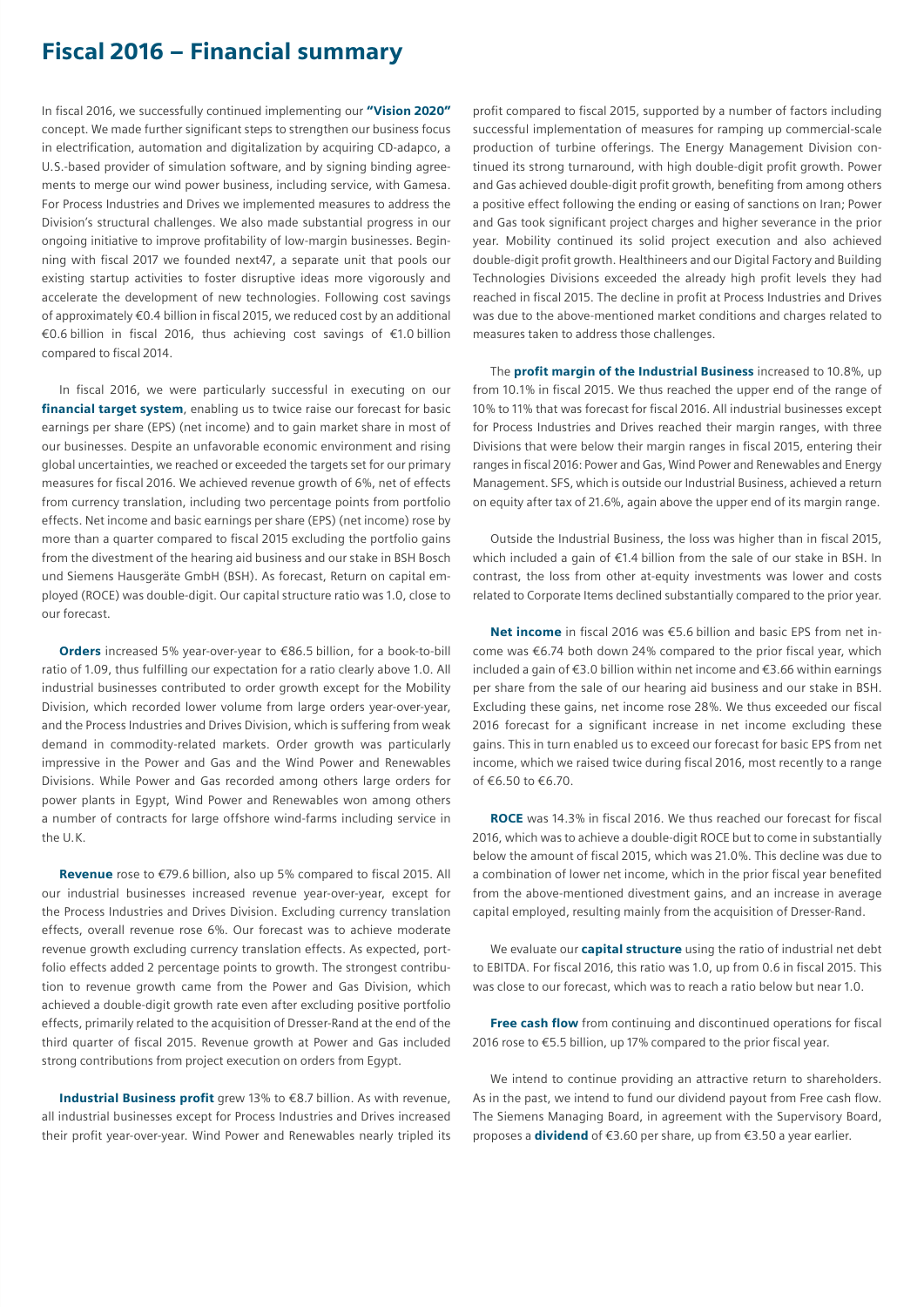## Key figures fiscal 2016

Volume

|                                     |                           |         |         |        | % Change           |
|-------------------------------------|---------------------------|---------|---------|--------|--------------------|
|                                     |                           | FY 2016 | FY 2015 | Actual | Comp. <sup>1</sup> |
| <b>Orders</b>                       | in millions of $\epsilon$ | 86,480  | 82,340  | 5%     | 4%                 |
| Revenue                             | in millions of $\epsilon$ | 79,644  | 75,636  | 5%     | 4%                 |
| Book-to-bill ratio                  |                           | 1.09    |         |        |                    |
| Order backlog (Industrial Business) | in billions of $\epsilon$ | 113     |         |        |                    |
|                                     |                           |         |         |        |                    |

#### Profitability and Capital efficiency

|                                               |                           | FY 2016 | FY 2015 | % Change |
|-----------------------------------------------|---------------------------|---------|---------|----------|
| <b>Industrial Business</b>                    |                           |         |         |          |
| Profit                                        | in millions of $\epsilon$ | 8.744   | 7.737   | 13%      |
| Profit margin                                 | in $%$                    | 10.8    | 10.1    |          |
| <b>Continuing operations</b>                  |                           |         |         |          |
| <b>EBITDA</b>                                 | in millions of $\epsilon$ | 10,216  | 9,825   | 4%       |
| Income from continuing operations             | in millions of $\epsilon$ | 5,396   | 5,349   | $1\%$    |
| Basic earnings per share <sup>2</sup>         | in $\epsilon$             | 6.51    | 6.38    | 2%       |
| <b>Continuing and discontinued operations</b> |                           |         |         |          |
| Net income                                    | in millions of $\epsilon$ | 5,584   | 7.380   | $(24)\%$ |
| Basic earnings per share <sup>2</sup>         | in $\epsilon$             | 6.74    | 8.84    | $(24)\%$ |
| Return on capital employed (ROCE)             | in $%$                    | 14.3    | 21.0    |          |
|                                               |                           |         |         |          |

#### Capital structure and Liquidity

|                                           |                           | September 30, 2016 | September 30, 2015 |
|-------------------------------------------|---------------------------|--------------------|--------------------|
| Total equity (Shareholders of Siemens AG) | in millions of $\epsilon$ | 34,211             | 34,474             |
| Industrial net debt                       | in millions of $\epsilon$ | 10,505             | 6,107              |
| Industrial net debt/EBITDA <sup>3</sup>   |                           | 1.0                | 0.6                |
|                                           |                           | FY 2016            | FY 2015            |
| <b>Free cash flow</b>                     |                           |                    |                    |
| Continuing operations                     | in millions of $\epsilon$ | 5,533              | 4.984              |
| Continuing and discontinued operations    | in millions of $\epsilon$ | 5,476              | 4.674              |
|                                           |                           |                    |                    |

### Employees

|                            |              | September 30, 2016 | September 30, 2015 |
|----------------------------|--------------|--------------------|--------------------|
| <b>Number of employees</b> | in thousands | 35 <sup>2</sup>    | 348                |
| Germany                    | in thousands | 113                | 114                |
| <b>Outside Germany</b>     | in thousands | 238                | 734                |
|                            |              |                    |                    |

**1** Throughout excluding currency translation and portfolio effects.

**3** Accumulative EBITDA of the previous four quarters until the reporting date.

**2** Basic earnings per share – attributable to shareholders of Siemens AG. For fiscal 2016 and 2015 weighted average shares outstanding (basic) (in thousands) amounted to 808,686 and 823,408, respectively.